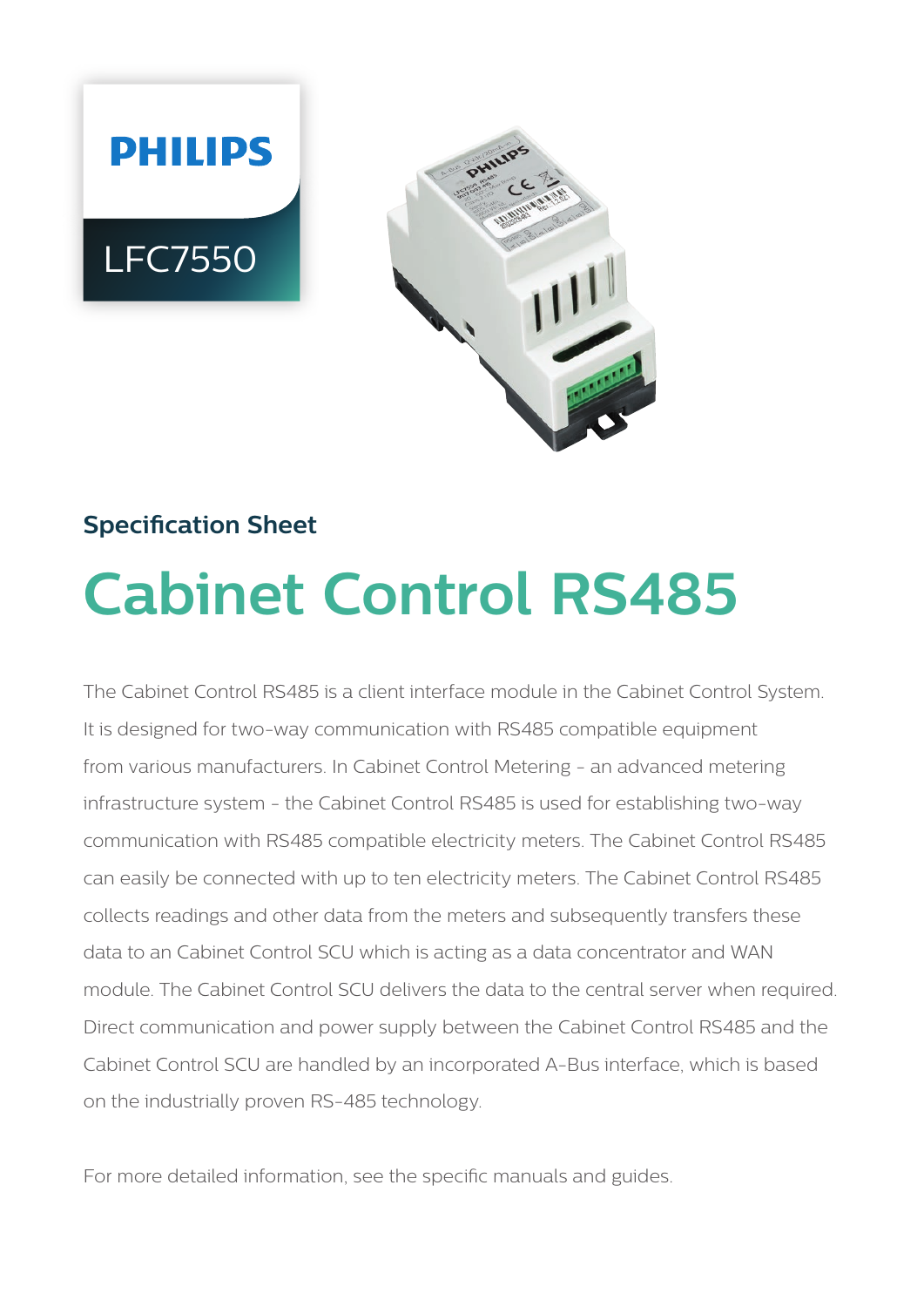### **Dimensional drawing**



Dimensions in mm

# **Functionality**

| Communication           | A-Bus two-way communication with A-Bus<br>masters, e.g. Cabinet Control SCU.                                                                                                                                                                                                                                                                               |  |  |
|-------------------------|------------------------------------------------------------------------------------------------------------------------------------------------------------------------------------------------------------------------------------------------------------------------------------------------------------------------------------------------------------|--|--|
| RS-485<br>communication | According to ANSI TIA/EIA-485-A, half<br>duplex. The module supports the following<br>protocols:<br>General purpose serial communication,<br>dlms mode C, dlms/COSEM (HDLC). For<br>a complete list of all supported meter<br>types, please contact your local Signify<br>representative.                                                                  |  |  |
| Auto discovery          | The module is automatically discovered<br>by the Cabinet Control SCU. In case a<br>module is disconnected from the Cabinet<br>Control SCU, this is reported to the server<br>application and the module is listed as<br>missing.<br>If the module is reconnected to the Cabinet<br>Control SCU or another Cabinet Control<br>SCU, it will be rediscovered. |  |  |
| Real-time clock         | The real-time clock is automatically<br>synchronized with the Cabinet Control<br>SCU, which in turn is synchronized with the<br>Network Time Protocol (NTP).                                                                                                                                                                                               |  |  |
| LED                     | Status LED (orange): indicates whether the<br>A-Bus is up and running.                                                                                                                                                                                                                                                                                     |  |  |

# **Connections**

| $A - B \cup S$ | A-Bus client module, check SCU<br>specification for details.                                                                                                                                                                                                                           |
|----------------|----------------------------------------------------------------------------------------------------------------------------------------------------------------------------------------------------------------------------------------------------------------------------------------|
| RS485          | RS485 A and RS485 B connect to one meter<br>or a collection of meters (maximum 256<br>nodes).<br>$A =$ Inverting data signal and<br>B = non-inverting data signal.<br>The total cable length between Cabinet<br>Control RS485 module and connected<br>meter(s) is limited to 3 meters. |

# **Reliability & Maintainability**

| Software<br>upgrade             | The software on the Cabinet Control RS485<br>can be updated remotely from the central<br>server.                                                                                                                                       |
|---------------------------------|----------------------------------------------------------------------------------------------------------------------------------------------------------------------------------------------------------------------------------------|
| Installation of<br>new software | New software is transferred without<br>interrupting the normal functionality of the<br>Cabinet Control RS485. When the software<br>has been transferred, the integrity of the<br>software is checked and the software is<br>installed. |
| Self-test                       | A built-in self-test is performed after<br>power-up.                                                                                                                                                                                   |
| Watchdog and<br>brown-out reset | Watchdog and brown-out reset ensure that<br>the system is up and running at all times.                                                                                                                                                 |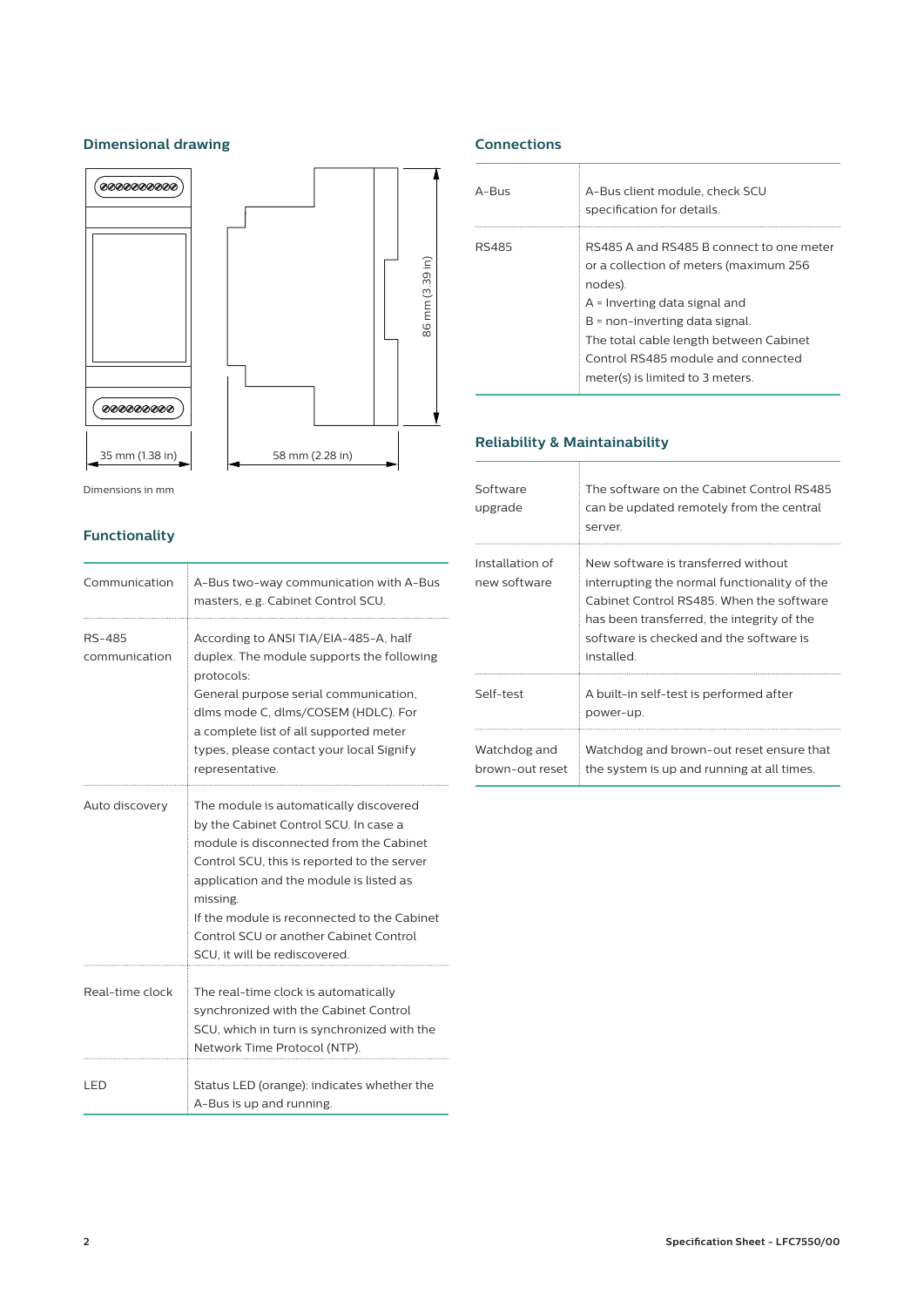#### **Installation**

The Cabinet Control RS485 should be protected from dust and water, preferably by enclosing the system in a metal IP class 65 (NEMA type 4) outdoor cabinet.

Use shielded cables, with the shield connected to GND (pin5 and 10 for the A-Bus). If the use of shielded cables is not possible keep the cable length as short as possible and avoid placement close to sources of interference, for example RF antennas and mains power lines.

| A-Bus cable                    | Use shielded twisted pair (2x2) cable.<br>The Cabinet Control RS485 can be<br>connected to any master module in the<br>Cabinet Control System, e.g. Cabinet<br>Control SCU. Double connections on the<br>A-Bus makes daisy-chaining of the signals<br>easy. For detailed information, see wiring<br>diagrams. |
|--------------------------------|---------------------------------------------------------------------------------------------------------------------------------------------------------------------------------------------------------------------------------------------------------------------------------------------------------------|
| $A - B \cup S$<br>cable length | $<$ 3 m (10 ft)                                                                                                                                                                                                                                                                                               |
| RS485 cable                    | Use shielded twisted pair cable (leave<br>shield floating).                                                                                                                                                                                                                                                   |
| RS485 cable<br>length          | $<$ 3 m (10 ft)                                                                                                                                                                                                                                                                                               |

#### **Wiring**



**RS485 connection**



A collection of meters can be connected to each RS485 output.



A collection of meters can be connected to each RS485 B / RS485 A. A = inverted data signal and B = non-inverted data signal.